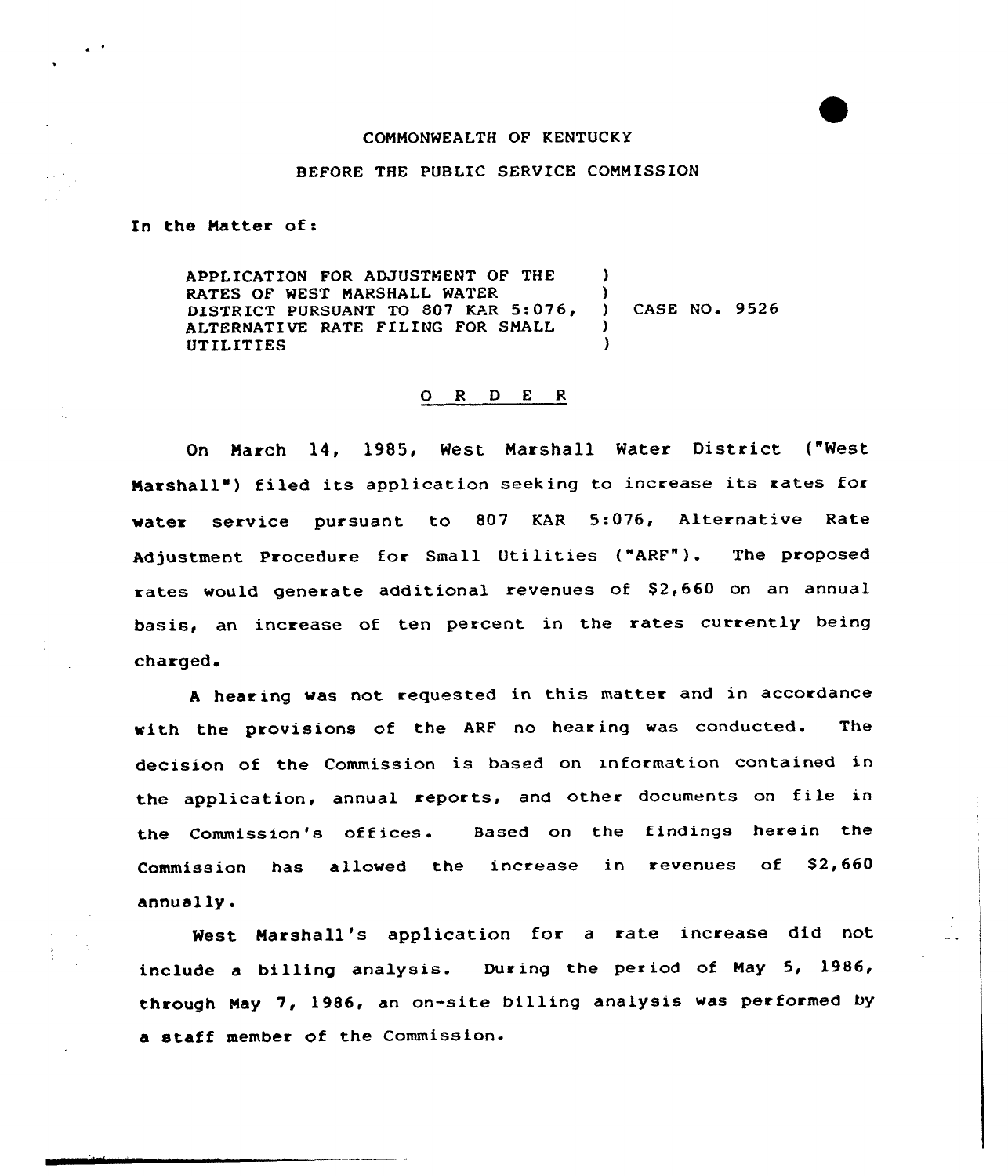Based on West Marshall's present rates the staff billing analysis produced annual operating revenue in the amount of  $$24, 883.$  A copy of the staff report was sent to West Marshall wherein West Marshall was given an opportunity to respond. West Marshall has not filed a response to the staff report and therefore the Commission assumes that West Marshall is in agreement with the findings in said report.

## Revenues and Expenses

West Marshall reported net operating income of \$3,086 for the test period ending December 31, 1984. In order to recognize current. operating conditions, West Narshall proposed in its filing adjustments to purchased water expense, billing and office expense, repairs expense, payroll taxes and miscellaneous expenses. The proposed adjustments would increase West Marshall's operating expenses by  $$2,651$  and the Commission finds they are acceptable for rate-making purposes.

# Depreciation Expense

Test period depreciation expense reported by West Marshall was \$4,616, reflecting total plant in service, resulting in a composite depreciation rate of approximately 2.5 percent.<sup>1</sup> For rate-making purposes the Commission generally allows depreciation only on that portion of plant acquired through investment and not on the plant acquired through contr ibutions. Thus, in determining

<sup>1</sup> Plant in Service  $6/30/86$  \$184,651<br>Depreciation Exp: test year  $4.616$ Depreciation Exp: test year Depreciation Rate  $( $4, 616 \div $184, 651 ) = 2.4998$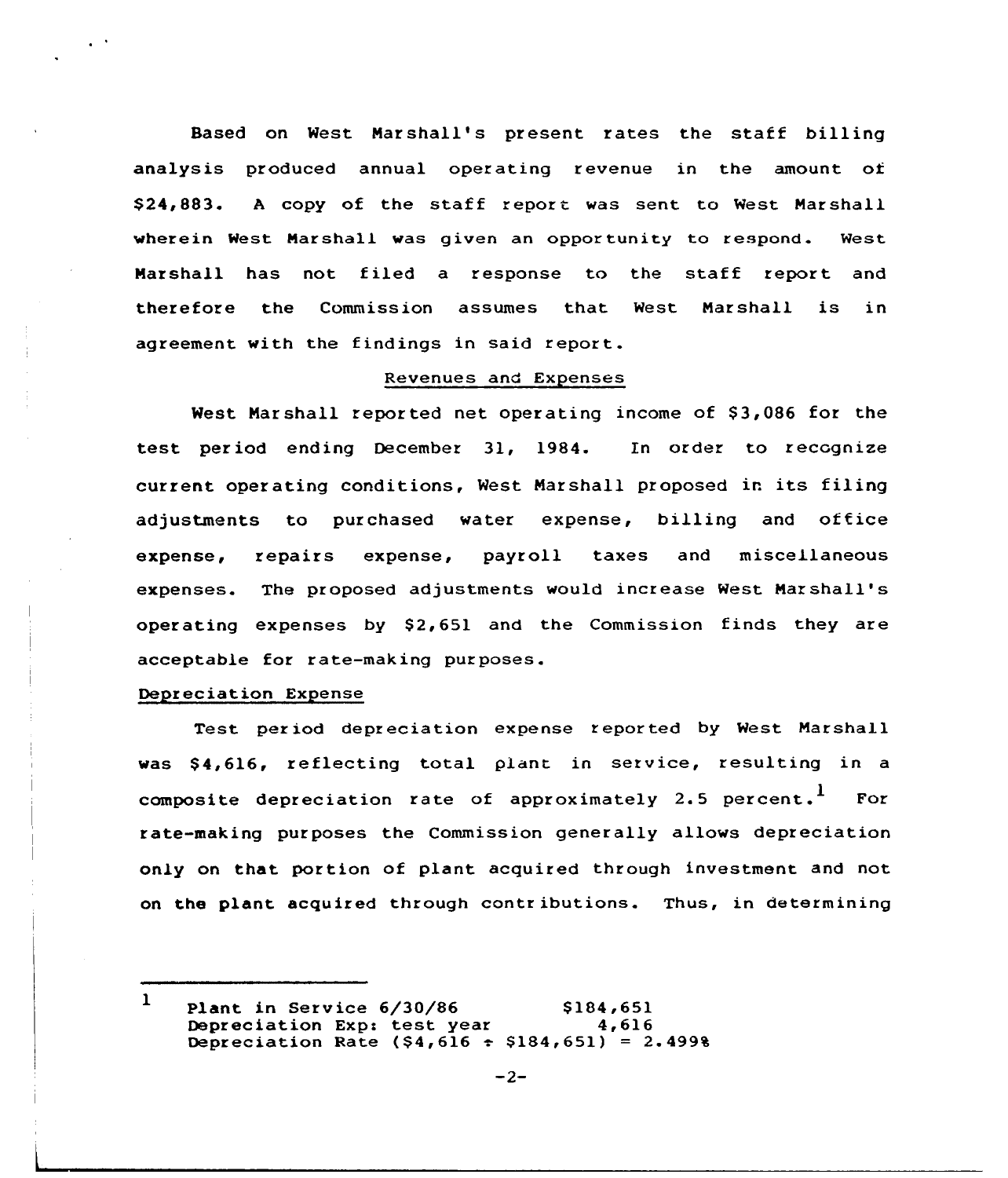the reasonable depreciation expense, the Commission has excluded \$54,420 of plant representing West Marshall's contributions in aid of construction at the end of the test period resulting in <sup>a</sup> reduction of  $$1,360$  to test period depreciation expense.

Adjustments to Nest Marshall's test period operations produced the following results:

|                    | Actual   | Company<br>Adjustments | Commission<br>Adjustments | Adjusted<br>Balance |
|--------------------|----------|------------------------|---------------------------|---------------------|
| Operating Revenues | \$25,089 | $S - 0 -$              | $S - 0 -$                 | \$25,089            |
| Operating Expenses | 22,003   | 2,651                  | $\langle 1, 360 \rangle$  | 23,294              |
| Operating Income   | 3,086    | $\sqrt{2,651}$         | \$1,360                   | \$1,795             |

## REVENUE REQUIREMENTS

The Commission has determined Nest Marshall's average annual debt service for the <sup>5</sup> years subsequent to the test period to be \$7,565. The adjusted operating income of \$1,795 plus interest income in the amount of \$472 results in total income for rate-making purposes of  $$2,267$  and will allow West Marshall a debt service coverage ("DSC") of .30X.

Granting the entire amount requested in this case will provide West Marshall with a DSC of .65X. The Commission has determined that a  $1.0X$  DSC is required to allow a company to break even. <sup>A</sup> cash flow analysis shows that with capital expenditures of \$ 4,468, West Marshall had a negative cash flow for the test period. <sup>A</sup> portion of the capital additions were financed from a special fund maintained by West Marshall. Exclusive of capital expenditures, West Narshall's cash position remains favorable at present; however, the Commission is concerned that continued

 $-3-$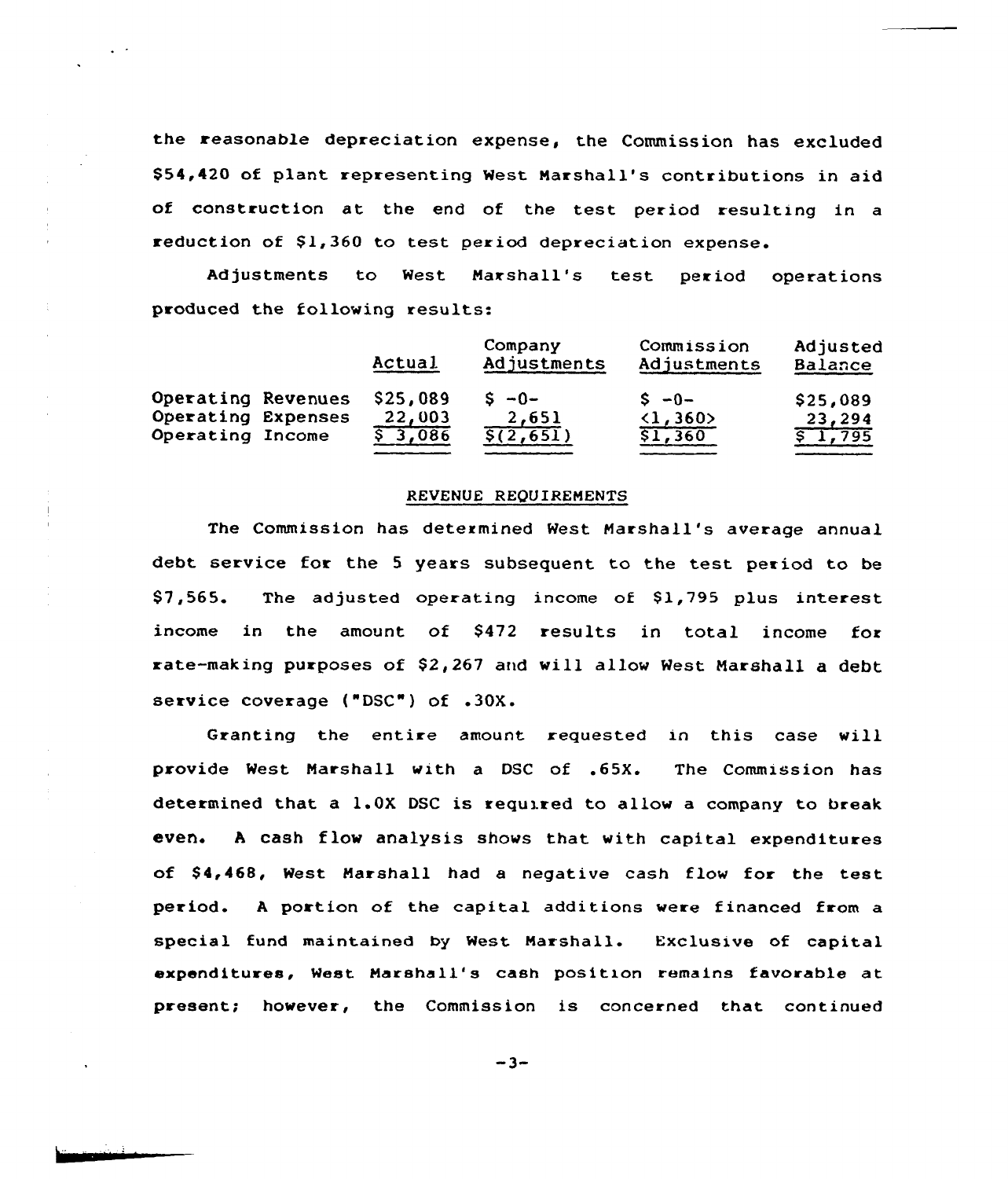expenditures for capital additions comparable to those during the test year could deplete West Marshall's cash reserve and with only a 65X DSC could be detrimental to West Narshall's financial position.

The Commission advises West Marshall to closely monitor its financial position and to take appropriate action when necessary.

# CONNECTION PEES

West Marshall provided cost justification to raise its 5/8 <sup>x</sup>  $3/4$ -inch connection fee from \$90 to \$399. The Commission is of the opinion that West Marshall's proposed increase in its connection fee is fair, just and reasonable and should be approved.

## **SUMMARY**

The Commission, after consideration of the evidence of record and being advised, finds that:

(1) West Marshall's proposed increase in its connection fee should be approved.

(2) The rates in Appendix A are fair, just and reasonable and should be approved.

IT IS THEREPORE ORDERED that:

(1) West Marshall's proposed increase in its connection fee be and it hereby is approved.

(2) The rates in Appendix <sup>A</sup> be and they hereby are approved for water service rendered by West Narshall on and after the date of this Order.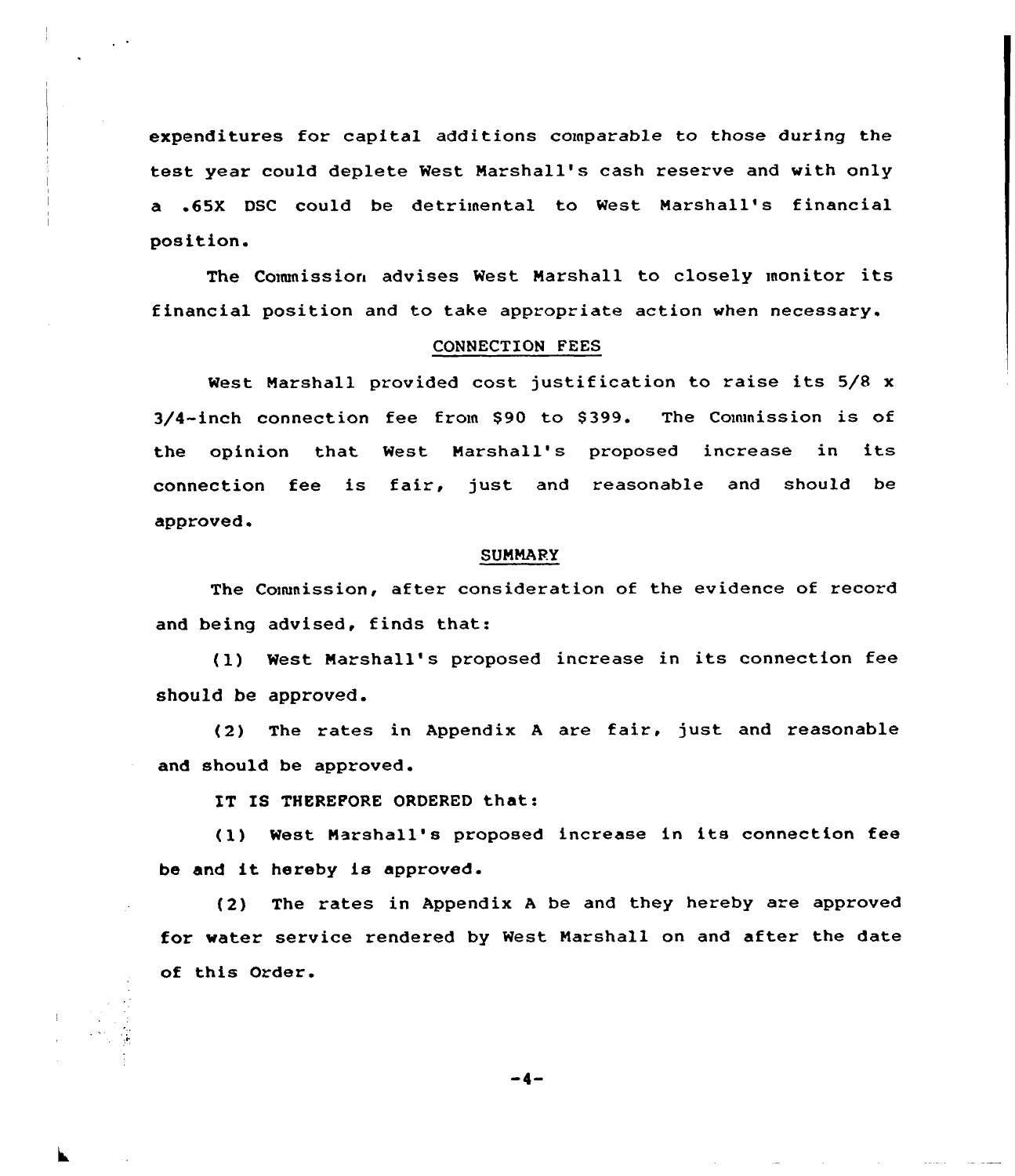(3} Within 30 days from the date of this Order West Marshall shall file with this Commission its revised tariff sheets setting out the rates for water service approved herein.

Done at Frankfort, Kentucky, this llth day of July, 1986.

PUBLIC SERVICE COMMISSION

Rubert D. Heman rj Vice Chairman

'illean